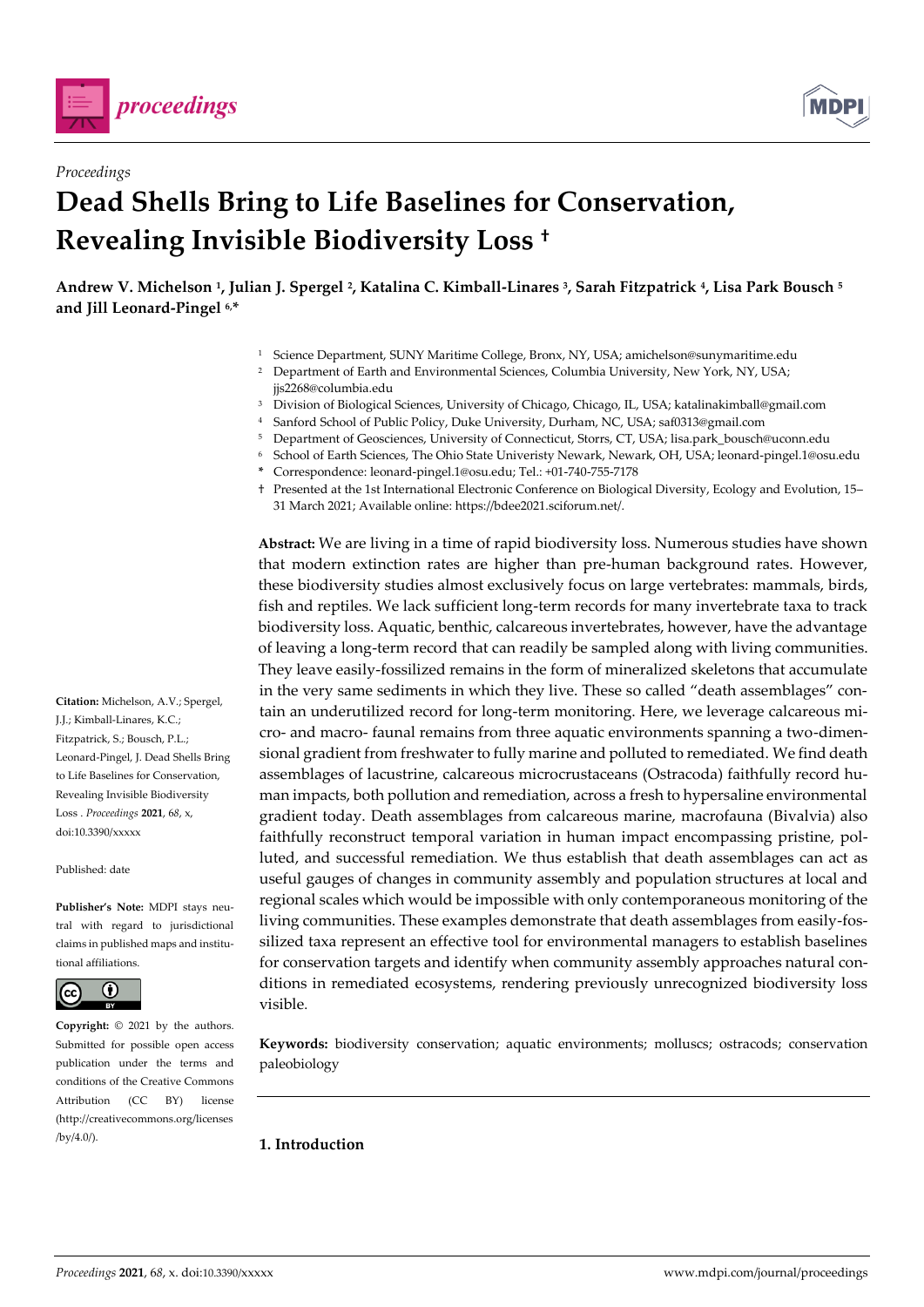We are currently facing many environmental catastrophes caused by human impacts on the natural environment. The rapid loss of biodiversity is one of those. Hundreds (potentially thousands) of species are being driven to extinction every year, leading to extinction rates that far exceed background rates [1,2]. This loss of biodiversity will have devastating effects on the Earth's ecosystem function and services [3,4]. Although invertebrates comprise an estimated 80% of all animal species [5], and play important roles in regulating ecosystem health and function [5], estimates of biodiversity loss focus almost entirely on larger vertebrate species, e.g., [2,6-8]. Very little work has been done to document invertebrate biodiversity declines and less than 1% of invertebrate species have been assessed for threat by the IUCN [5,8]. The data that does exist for invertebrates suggests that they are experiencing declines in population size, extinction of species, and range contraction similar to those observed in vertebrates [8]. Freshwater ecosystems, and the invertebrates that inhabit them, are especially at risk [5,9].

Because they are fundamental contributors to functioning ecosystems, it is imperative that we effectively conserve invertebrate species. However, we lack sufficient longterm data for many invertebrate taxa and populations to effectively track declines in biodiversity and set conservation goals. Very few long-term surveys contain information on invertebrate species, and historical records that provide insight for conservation baselines for larger vertebrates, e.g., [10–12] do not exist for small invertebrates. The data gap can be filled by utilizing *death assemblages*, mineralized skeletal remains of organisms that accumulate in sediments. These not-quite-fossils can help us to track changes in the biodiversity of aquatic, benthic invertebrates with mineralized shells.

Death assemblages are gaining acceptance in the paleontological community as tools for recognizing ecosystems that are impacted by anthropogenic change and reconstructing pre-impact ecosystems, e.g., [13–18]. Discordance between surveys of living assemblages and the collected death assemblages arise when the living community responds to environmental perturbation. In contrast, death assemblages include a *time averaged* (temporally coarse accumulation of noncontemporeneous individuals) assemblage that may contain individuals that pre-date the anthropogenic impact. Of additional use to conservation, death assemblages have the ability to capture relative abundances (e.g., community structure) [19–22], and can be used for identifying species invasions/extirpations [22].

Here, we describe the use of live-dead comparisons for two benthic aquatic taxa, molluscs and ostracodes, in three case studies. These case studies span a range of environments (freshwater–marine) and habitat conditions (pristine-remediated) demonstrating the utility of death assemblages in multiple environments (see Table 1). We show that in all of these case studies, discordance between living and death assemblages occurs in areas of human impact.

| <b>Geographic Location</b> | <b>Taxonomic</b> | Environment            | n, Points | n,              | Current    | <b>Total</b>  | <b>Species</b>  |
|----------------------------|------------------|------------------------|-----------|-----------------|------------|---------------|-----------------|
|                            | Group            |                        |           | <b>Habitats</b> | Condition  | <b>Shells</b> | <b>Richness</b> |
| Southern California        | <b>Bivalves</b>  | continental shelf      |           |                 | remediated | 228           | 31              |
| The Bahamas                | Ostracodes       | marignal marine        | 80        | 10              | impacted   | 15,001        | 23              |
| The Bahamas                | Ostracodes       | marginal marine        | 88        | 11              | pristine   | 35,508        | 16              |
| Wisconsin                  | Ostracodes       | freshwater, lacustrine | 15        | 3               | impacted   | 311           | 4               |
| Wisconsin                  | Ostracodes       | freshwater, lacustrine | 18        | າ               | remediated | 1028          | 5               |

**Table 1.** Summary of data used for the three case studies from Southern California, The Bahamas, and Wisconsin, USA.

#### **2. Materials and Methods**

#### *2.1. Sampling Methods, Ostracodes*

Living communities and associated time-averaged death assemblages were collected from Bahamas lakes during field expeditions in March 2009 and December 2013. Results from these Bahamian lakes were previously published in Michelson et al. [15]. Comparable living communities and death assemblages were sampled from lakes in the state of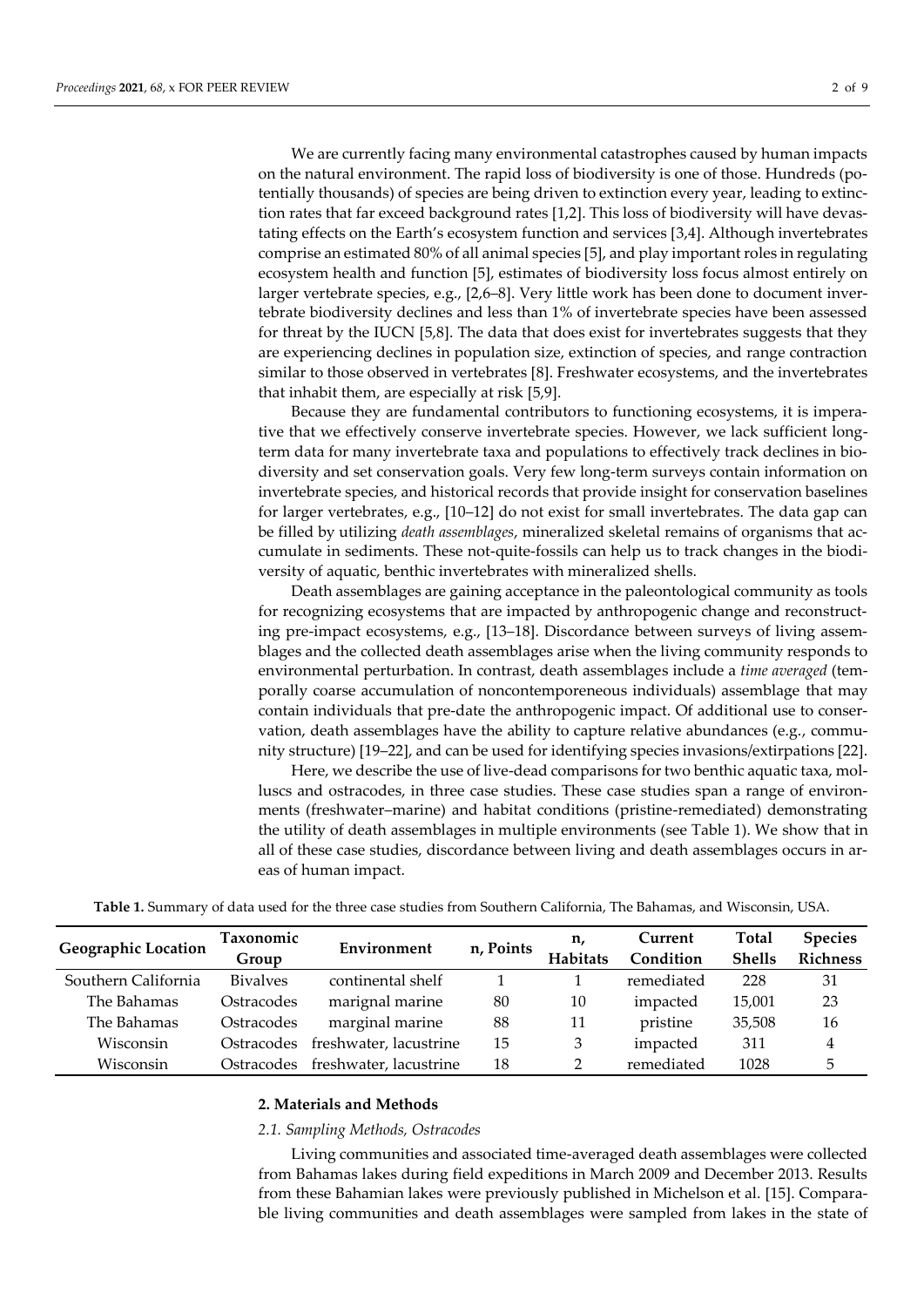Wisconsin, USA in April 2015 and June 2016, results of which are reported here for the first time. In both The Bahamas and Wisconsin, eight samples of sediment were collected from each lake. At each point-sample, approximately 125 mL of sediment was extracted from the upper 2 cm of sediment. Each sediment sample contains both the remains of dead ostracodes in the form of mineralized calite shells and living benthic individuals that cooccur with time-averaged remains. To identify organisms collected alive (or recently dead), Rose Bengal was added to all sediment samples. Rose Bengal stains the chitinous hinge joining the two valves of the ostracode carapace bright pink [23]. In order to avoid false positives, only those ostracode valves with organic appendages visible ("soft parts") and stained pink were counted as alive at the time of sampling. Because Rose Bengal will also stain partially-decayed organic material, some valves recorded as from live individuals may have come from recently-deceased organisms.

Sediment samples were stored in plastic containers before lab analysis. All sediment samples were subdivided into "coarse"  $(>125 \mu m)$  and "fine"  $(63-125 \mu m)$  fractions by wet sieving. The coarse fraction was picked for ostracode valves using a dissecting microscope. Because of convergent juvenile morphology and multiple molts per individual (between eight and nine), only valves from adult ostracodes were recorded. All valves were identified to species when possible following the higher taxonomic classifications of Brandão et al. [24].

## *2.2. Sampling Methods, Bivalves*

Living communities for bivalves from Southern California were supplied by the Los Angeles Country Sanitation District (LACSD). LACSD performs annual surveys of the living communities in the summer along several transects off the Palos Verdes peninsula as part of a biomonitoring program. Samples are collected using a Van Veen grab, washed on a 1mm sieve, and picked, counted, and identified to species level using a standardized regional taxonomy [25]. The living bivalve assemblage used here is pooled from the 30 m and 61m stations of LACSD's Line 10. This was done to approximate the living assemblages at the intermediate depth (50 m) where the death assemblages were collected.

Bivalve death assemblages were collected using a box corer (50 cm × 50 cm) along LACSD's sampling transect Line 10 at 50 m depth in Septmer of 2012. Each large box corer was subsampled using smaller plexiglass cores from which sediment was extruded in 2 cm increments. The bivalve death assemblages presented here came from 2 box cores, one with 3 subcores the other with 4 subcores. To parallel sampling of the ostracode death assemblages, we used bivalve shells only from the upper 2 cm of the sediment cores. After core increments were extruded, sediment was washed on a 1 mm mesh and the sieve residue (primarly calcareous shells) was dried. Bivalve shells that retained at least half of the hinge line, or the umbo, were counted as a single individual and identified to the lowest taxonomic unit possible (usually species). Data from the LACSD living surveys, as well as the bivalve death assemblages, have previously been published [16] where additional information about collection methods can be found.

#### *2.3. Data Analysis*

Match between the living community and associated time-averaged death assemablge in this paper is expressed in all cases using two metrics: Spearman's rho and Jaccard-Chao agreement [26] following Kidwell [13,14,27]. Spearman's rho (hereafter referred to simply as rho) measures the rank-abundance agreement (absolute abundances of spcies are converted to ranks) between dead-occuring species and live-occuring species; therefore, it is a measure of agreement in population size. A maximum value of +1 indicates the most abundant species alive is also the most abundant dead and the least abundant species alive is also the least abundant dead species. A minimum value of −1 indicates mismatch- the most abundant species alive is the least abundant in the death assemblages and vice versa. Jaccard-Chao measures the proportion of shared species between living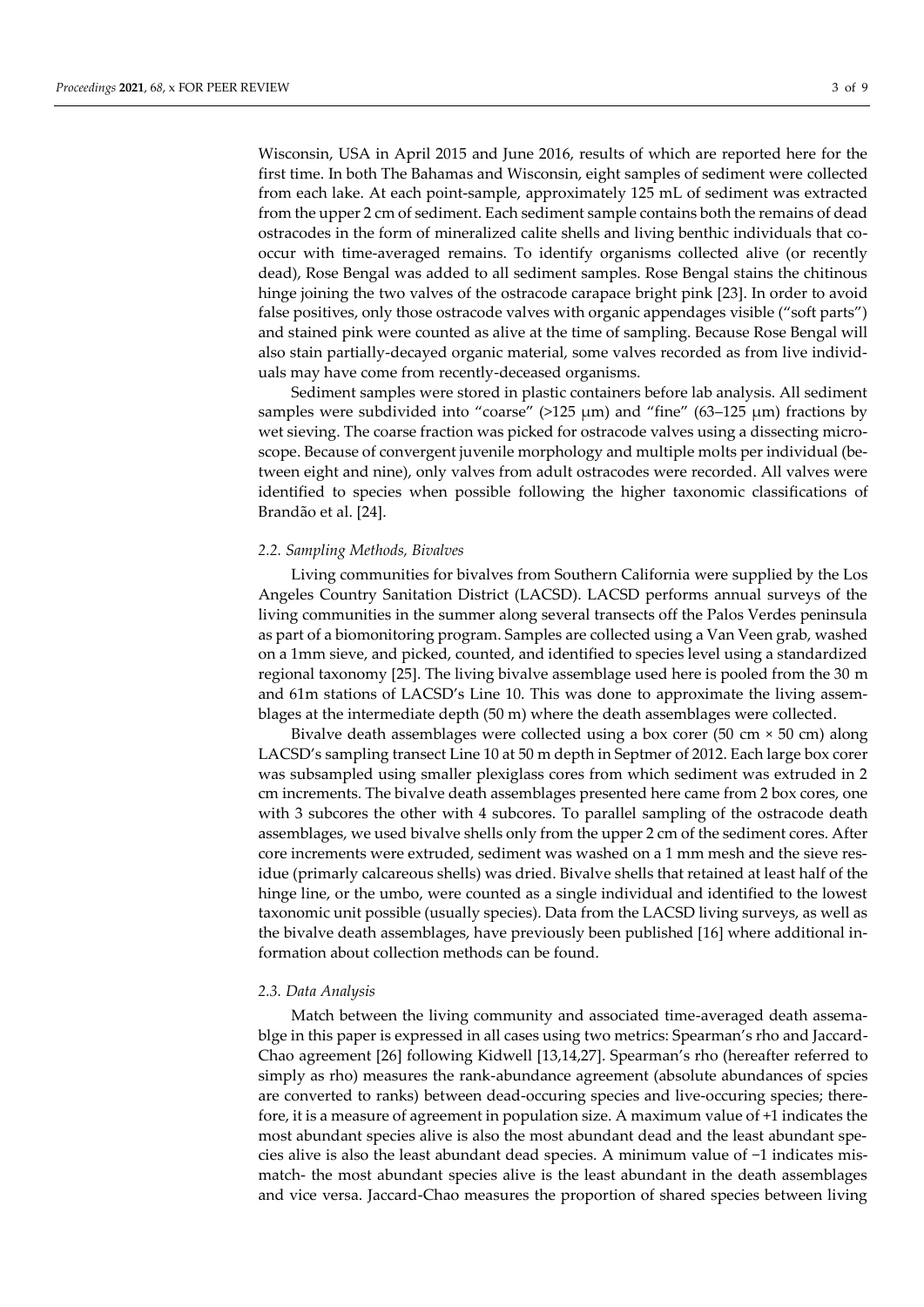communities and death assemblages and thus ranges from 0 to +1. It is a modified version of the Jaccard measure of agreement corrected for "unseen shared species" owing to undersampling of the living community, death assemblage, or both [26]. It thus measures match in species composition between living communities and death assemblages. These two metrics have become standard practice in conservation paleobiolgoical studies testing for live/dead mismatch associated with human impact, e.g., [28–30].

For ostracode live/dead comparisons, agreement metrics were calculated in two ways: at point-sample scale and at lake (habitat) scale. Point-samples reflect living communities and death assemblage at single location of sampling within a lake. All of the lakes sampled are relatively small, so little spatial variation in ecologically-meaningful factors exists in these lakes other than distance from shore [31]. To assess live/dead agreement at the lake scale, all individuals of the same species from all point samples within a lake were summed together, keeping separate live and dead individuals. In this way, an estimate of habitat-scale live/dead agreement was generated by pooling point-samples. Bivalve samples from the Southern California continental shelf are represented by a single point sample so the point sample is equivalent to the habitat scale.

T-tests were used to test whether there exist differences in means of both metrics of live/dead agreement in lakes experiencing different human impact in the same region: between impacted and "pristine" lakes in the Bahamas and between impacted and remediated lakes in Wisconsin.

#### **3. Results**

At point-scale, live/dead agreement is significantly lower in impacted lakes than in "pristine" lakes (Bahamas; Figures 1A and 2A,C) and remediated lakes (Wisconsin; Figures 1B and 2A,C) using both metrics of live/dead correspondence. This lower live/dead agreement persists when all point samples from the same environment are pooled to produce one estimate per habitat, but loses quantitative significance (Bahamas Figures 1C and 2B,D and Wisconsin Figures 1D and 2B,D). Our sample from Southern California displays high agreement in species composition, but not in population rank-abundance (Figures 1B and 2A,C).

While samples from impacted lakes do show significantly lower mean live/dead agreement in population rank-abundance and species composition, they are not uniformly so. Samples from impacted lakes show greater variation in both metrics of live/dead agreement as some point-scale samples show high live/dead agreement like unimpacted and remediated lakes (Figures 1A,B and 2A,C).

At the habitat scale, impacted lakes have lower live/dead agreement in both metrics (Bahamas Figure 1C; Wisconsin Figure 1D), but this reduced live/dead agreement is not statistically significant ( $\alpha$  = 0.05) in either metric of agreement (population rank-abundance Figure 2B; species composition Figure 2D). Southern California is represented by one sample so the habitat-scale is equivalent to the point-scale.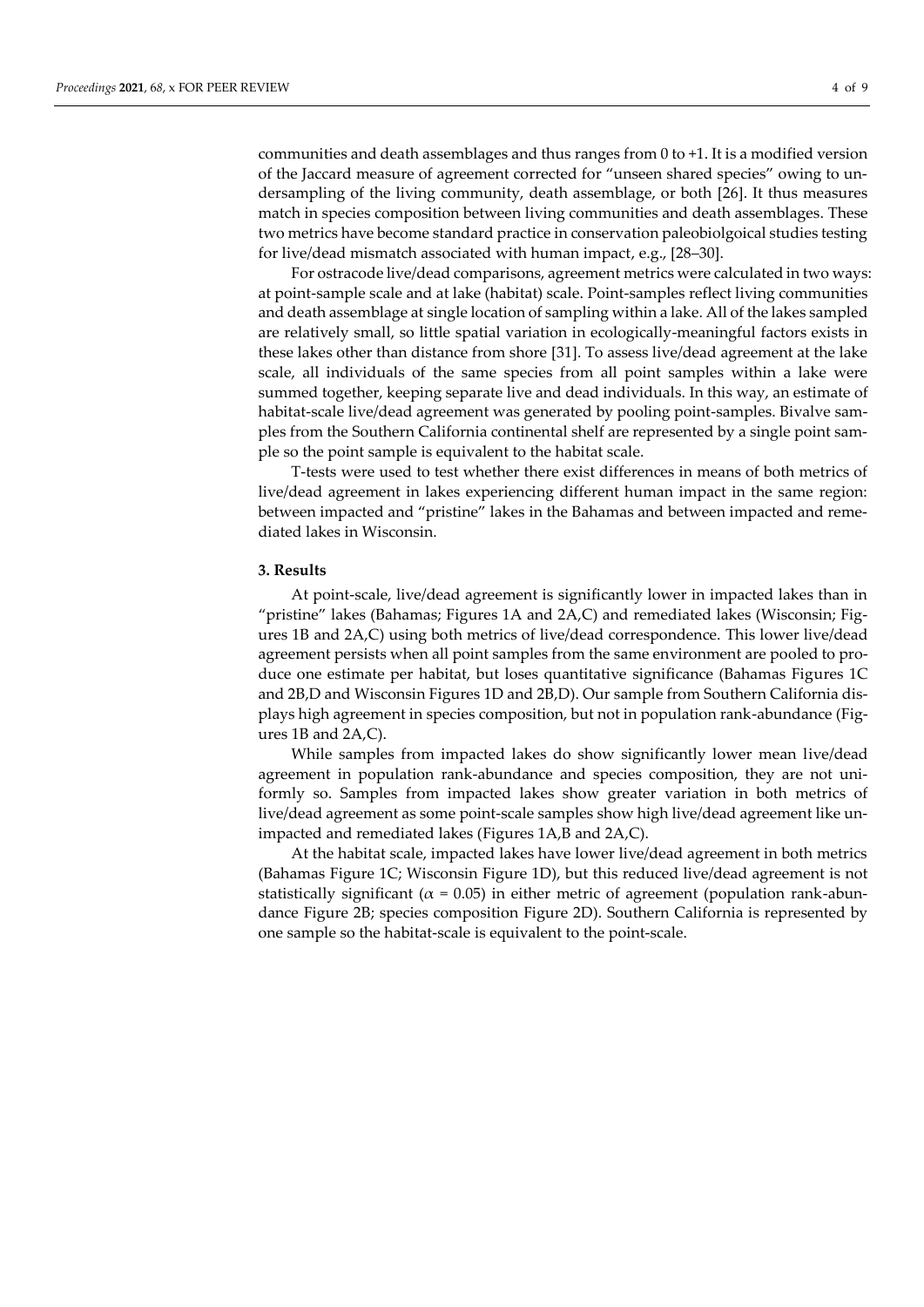

**Figure 1.** Live/dead agreement at point- (**A**,**B**) and habitat-scales (**C**,**D**) in Bahamian (**A**,**C**), as well as Wisconsin and Southern California environments (**B**,**D**). Agreement in population rank-abundance is plotted on the *x*-axis. A value of +1 indicates the most abundant species in the living community is also the most abundant species in the death assemblage, while a value of −1 indicates the most abundant species in the livening community is the least abundant in the death assemblage. Agreement in species composition is plotted on the *y*-axis as the proportion, corrected for undersampling [26], of species common to both the living community and the death assemblage. Symbols correspond to human impact by location: unfilled circles represent samples from impacted environments, filled circles samples from "pristine" Bahamian lakes, crosses samples from remediated Wisconsin lakes, and the asterisk represents the remediated sample from the Southern California continental shelf.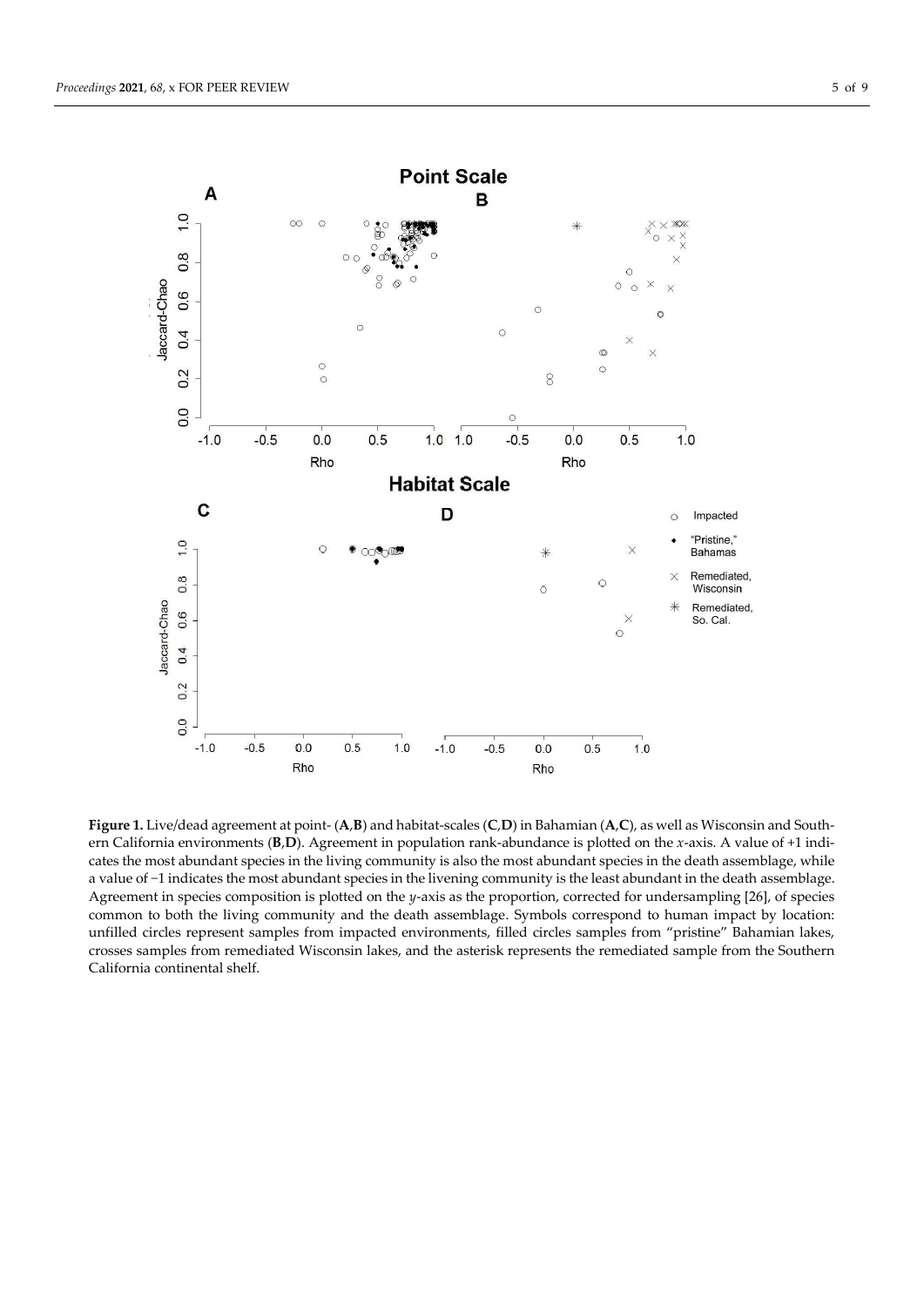

**Figure 2.** Bar plots of population rank-abundance agreement as measured by Spearman's rho correlation coefficient (**A**,**B**) and species composition agreement as measured by Jaccard-Chao (**C**,**D**). Both represent mean live/dead agreement at point- (**A**,**C**) and pooled habitat scale (**B**,**D**). Colors correspond to human impact: black represent impacted environments, while grey represent "pristine" environments (Bahamas) and remediated environments (Wisconsin and Southern California). Error bars represent 95% confidence intervals. Southern California is represented by one sample so lacks error bars. Sample size of each category listed above. "\*" indicates significantly difference in mean (*p* < 0.0001) live/dead agreement of samples from same location. Mean live/dead agreement at habitat scale is not significantly different ( $\alpha$  = 0.05) in either metric in Bahamas or Wisconsin.

# **4. Discussion**

The case studies presented here demonstrate the effectiveness of live/dead comparisons in identifying ecosystems that have been affected by human impacts. A single survey of the living assemblage compared to the death assemblage has the potential to demonstrate change in community composition and/or structure, thereby indicating human modification of the natural ecosystem. Throughout the analysis presented above, we see many instances of ecosystems classified as impacted falling into the low fidelity or very low fidelity quadrants defined by Kidwell [14,26], indicating that human acitivites have caused ecological response within the timespan over which death assemblages have accumulated. It is possible that a live-dead survey in an impacted environment may fall in the high fidelity quadrant (Figure 1 and 2). This does not mean the the community is not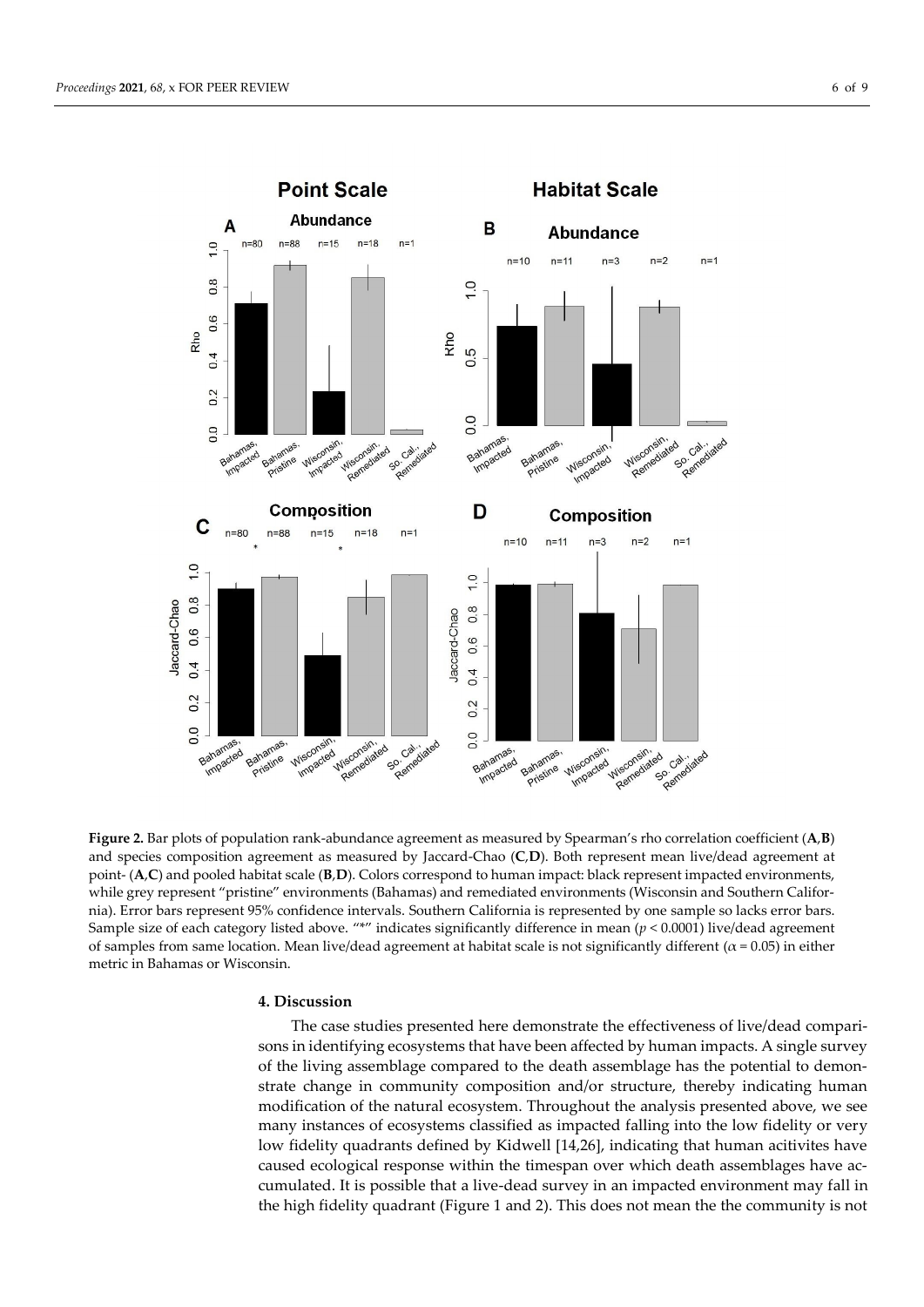at risk, but could indicate that the impact has not been prolonged or acute enough to cause ecological turnover, or, on the other hand, that impact has been so long-standing that the death assemblage reflects the human impact [22]. In cases where this is suspected, it may be wise to explore the possibility of collecting short sediment cores, e.g., [16] to provide a longer time scale for comparison. Determination of the degree of fidelity can also be used to determine if conservation or management is effective. In these case studies, we show that several live/dead collections from remediated ecosystems fall in the "high fidelity" quadrant. In our case studies from Wisconsin lakes and the southern Californian coastline, both areas that experienced remediation for eutrophication beginning in the 1970s, live/dead comparisons showing high fidelity could indicate success of remediation attempts (e.g., return to a pre-impact community preserved in the death assemblage).

Mismatch between the living and the death assemblage occur as species are gained or lost from a community, and as the relative abundances of species change in that community in response to anthropogenic impact. Because of this, individuals found in death assemblages, but not found in the living assemblages, could indicate local extirpations e.g., [18]. These "canaries" [15] can be used as indicators of environment and ecological deterioration. In addition, changes in the relative abundances of species (indicated by rho), can indicate changes in community structure. For example, in the southern California case study, the death assemblage contains a high proportion of the pollution tolerant and nutrient-loving bivalve *Parvilucina*, which was abundant during the 1970s at the height of eutrophication, but has since declined in abundance due to wastewater treatment (e.g., remediation) [16].

The time scale that is captured in the death assemblage can vary among habitats depending on the degree of time-averaging of the skeletal components. In continental shelf environments, studies have shown that bivalve assemblages can contain individual valves that are several millenia old in the upper 8 cms of the sediment column [32]; this may also be the case for molluscan assemblages in some lakes [33]. In cases where time-averaging is suspected to be this long, as in our Southern California case study, the death assemblage will contain individuals that span a wide gradient of human impact. Based on dating of the sediments in which they occur, we suspect that the time-averaging of ostracode assemblages is multi-decadal. Future work using direct dating of the ostracode shells will allow more precise estimates of the window of time-averaging of these death assemblages.

## **5. Conclusions**

We strongly urge the use of death assemblages to supplement ongoing biodiversity surveys, especially where invertebrates with mineralized skeletal remains play an important role in the ecosystem. The collection of death assemblages is low-tech and lowcost, especially in terrestrial freshwater environments. Processing of death assemblages and the identification and quantification of taxa preserved in death assemblages can be time-consuming, however, this time cost can be minimized in cases where there are bioindicators or key species of interest. Death assemblages have the ability long-term data (multi-decadal in many cases) that can prove key in the establishment of conservation baselines and can provide context to biodiversity changes to help bring to light the invisible biodiversity loss occurring in many invertebrate groups.

**Author Contributions:** Both J.L.-P. and A.V.M. contributed to writing the manuscript. J.L.-P. contributed the bivalve data from Southern California. A.V.M. contributed the ostracod data from The Bahamas and Wisconsin. A.V.M. performed statistical analyses. J.J.S., K.C.K.-L., S.F. and L.P.B. contributed to study design and ostracode data collection. All authors have read and agreed to the published version of the manuscript.

# **Funding:**

**Institutional Review Board Statement:**

**Informed Consent Statement:**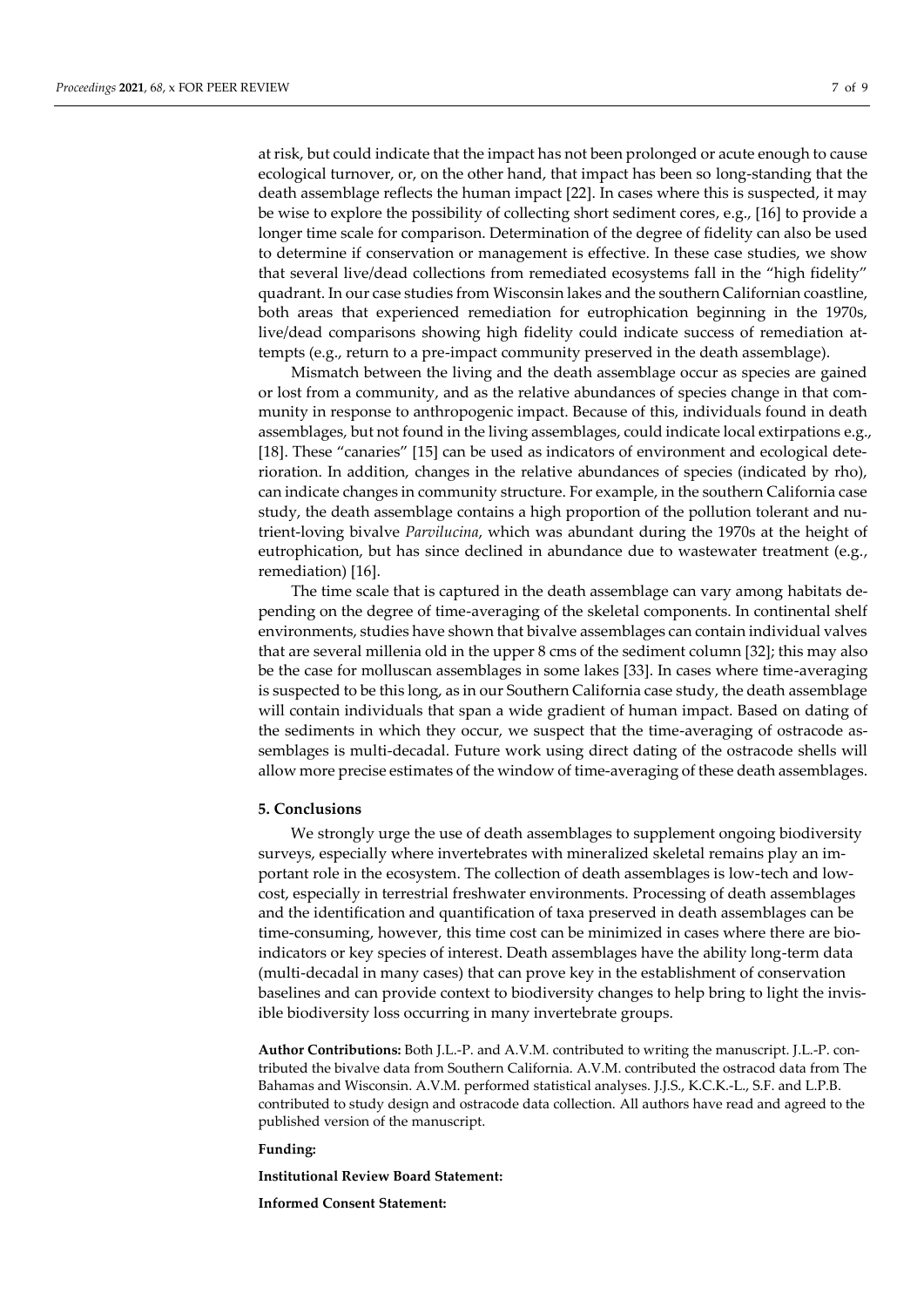**Acknowledgments:** Collection of Bahamian samples was enabled by National Science Foundation (U.S.) grant EAR-1249831 to AVM and EAR-0851847 to LPB and carried out under permits G252, G234, and G235 from the Bahamas Environment, Science & Technology Commission. Collection of Wisconsin samples was enabled by funding from the Keck Geology Consortium. Collection of samples from Southern California was enabled by by NSF EAR 1124189 awarded to S. Kidwell and A. Tomasovych. Living surveys from LACSD were made available by D. Cadien. S. Kidwell provided helpful, thoughtful, and constructive advice on the use and interpretation of live/dead agreement. We are grateful to J. Ash, V. Haley-Benjamin, L. Knowles, S. Bright, M. Dalman, E. Frank, E. Draher, S. Bua-Iam, A. Conaway, J. Dannehl, S. Garelick, T. Mooney, and A. Waheed for invaluable field assistance. K. Brady Shannon, A. Myrbo, and the National Lacustrine Core Facility provided indispensable logistical and scientific support. E. and T. Rothfus of the Gerace Research Centre enabled the collection of Bahamian samples by managing communicating with the Bahamian government. M. Davila-Banrey, O. Diana, and M. Viteri provided valuable lab assistance.

**Conflicts of Interest:** The authors declare no conflict of interest.

# **References**

- 1. Barnosky, A.D.; Matzke, N.; Tomiya, S.; Wogan, G.O.U.; Swartz, B.; Quental, T.B.; Marshall, C.; McGuire, J.L.; Lindsey, E.L.; Maguire, K.C.; et al. Has the Earth's sixth mass extinction already arrived? *Nature* **2011**, *471*, 51–57*,* doi:10.1038/nature09678.
- 2. Ceballos, G.; Ehrlich, P.R.; Dirzo, R. Biological annihilation via the ongoing sixth mass extinction signaled by vertebrate population losses and declines. *PNAS* **2017**, *114*, E6089–E6096. [doi:10.1073/pnas.1704949114.](http://www.pnas.org/cgi/doi/10.1073/pnas.1704949114)
- 3. Estes, J.A.; Terborgh, J.; Brashares, J.S.; Power, M.E.; Berger, J.; Bond, W.J.; Carpenter, S.R.; Essington, T.E.; Holt, R.D.; Jackson, J.B.C.; et al. Trophic Downgrading of Planet Earth. *Science* **2011**, *333*, 301–306, doi:10.1126/science.1205106.
- 4. Naeem, S.; Duffy, J.E.; Zavaleta, E. The Functions of Biological Diversity in an Age of Extinction. *Science* **2012**, *336*, 1401–1406, doi:10.1126/science.1215855.
- 5. Collen, B.; Böhm, M.; Kemp, R.; Baillie, J.E.M. *Spineless: Status and Trends of the World's Invertebrates*; Zoological Society: London, UK, 2012; 88p.
- 6. Ceballos, G.; Ehrlich, P.R.; Raven, P.H. Vertebrates on the brink as indicators of biological annihilation and the sixth mass extinction. *PNAS* **2020**, *117*, 13596–13602. [doi:10.1073/pnas.1922686117.](https://doi.org/10.1073/pnas.1922686117)
- 7. Ceballos, G.; Ehrlich, P.R.; Barnosky, A.D.; García, A.; Pringle, R.M.; Palmer, T.M. Accelerated modern human-induced species losses: Entering the sixth mass extinction. *Sci. Adv*. **2015**, *1*, e1400253, doi:10.1126/sciadv.1400253.
- 8. Dirzo, R.; Young, H.S.; Galetti, M.; Ceballos, G.; Isaac, N.J.B.; Collen, B. Defaunation in the Anthropocene. *Science* **2014**, *345*, 401– 406, doi:10.1126/science.1251817.
- 9. Vörösmarty, C.J.; McIntyre, P.B.; Gessner, M.O.; Dudgeon, D.; Prusevich, A.; Green, P.; Glidden, S.; Bunn, S.E.; Sullivan, C.A.; Reidy Lierman, C.; et al. Global threats to human water security and river biodiversity. *Nature* **2010**, *467*, 555–561. [doi:10.1038/nature09440.](https://doi.org/10.1038/nature09440)
- 10. McClenachan, L. Historical declines of goliath grouper populations in South Florida, USA. *Endang. Species Res.* **2009**, *7*, 175–181, doi:10.3354/esr00167.
- 11. McClenachan, L.; Cooper, A.B. Extinction rate, historical population structure and ecological role of the Caribbean monk seal. *Proc. Biol. Sci*. **2008**, *275*, 1351–1358, doi[:10.1098/rspb.2007.1757.](https://dx.doi.org/10.1098%2Frspb.2007.1757)
- 12. McClenachan, L.; Jackson, J.B.C.; Newman, M.J.H. Conservation implications of historic sea turtle nesting beach loss. *Front. Ecol. Environ*. **2006**, *4*, 290–296.
- 13. Kidwell, S.M. Discordance between living and death assemblages as evidence for anthropogenic ecological change. *PNAS* **2007**, *104*, 17701–17706.
- 14. Kidwell, S.M. Time-averaging and the fidelity of modern death assemblages: Building a taphonomic framework for conservation paleobiology. *Palaeontology* **2013**, *56*, 487–522.
- 15. Michelson, A.V.; Kidwell, S.M.; Park Boush, L.E.; Ash, J.E. Testing for human impacts in the mismatch of living and dead ostracode assemblages at nested spatial scales in subtropical lakes from the Bahamian archipelago. *Paleobiology* **2018**, *44*, 758–782, doi:10.1017/pab.2018.20.
- 16. Leonard-Pingel, J.S.; Kidwell, S.M.; Tomašových, A.; Alexander, C.R.; Cadien, D.B. Gauging benthic recovery from 20th century pollution on the southern California continental shelf using bivalves from sediment cores. *Mar. Ecol. Prog. Ser*. **2019**, *615*, 101– 119[. doi:10.3354/meps12918.](https://doi.org/10.3354/meps12918)
- 17. Meadows, C.A.; Grebmeier, J.M.; Kidwell, S.M. High-latitude benthic bivalve biomass and recent climate change: Testing the power of live-dead discordance in the Pacific Arctic. *Deep-Sea Res. II* **2019**, *162*, 152–163[. doi:10.1016/j.dsr2.2019.04.005.](https://doi.org/10.1016/j.dsr2.2019.04.005)
- 18. Tomašových, A.; Kidwell, S.M. Ninteenth-century collapse of a benthic marine ecosystem on the open continental shelf. *Proc. R. Soc. B* **2017**, *284*, 20170328. doi:10.1098/rspb.2017.0328.
- 19. Tomašových, A.; Kidwell, S.M. Fidelity of variation in species composition and diversity partitioning by death assemblages: Time-averaging transfers diversity from beta to alpha levels. *Paleobiology* **2009**, *35*, 94–118.